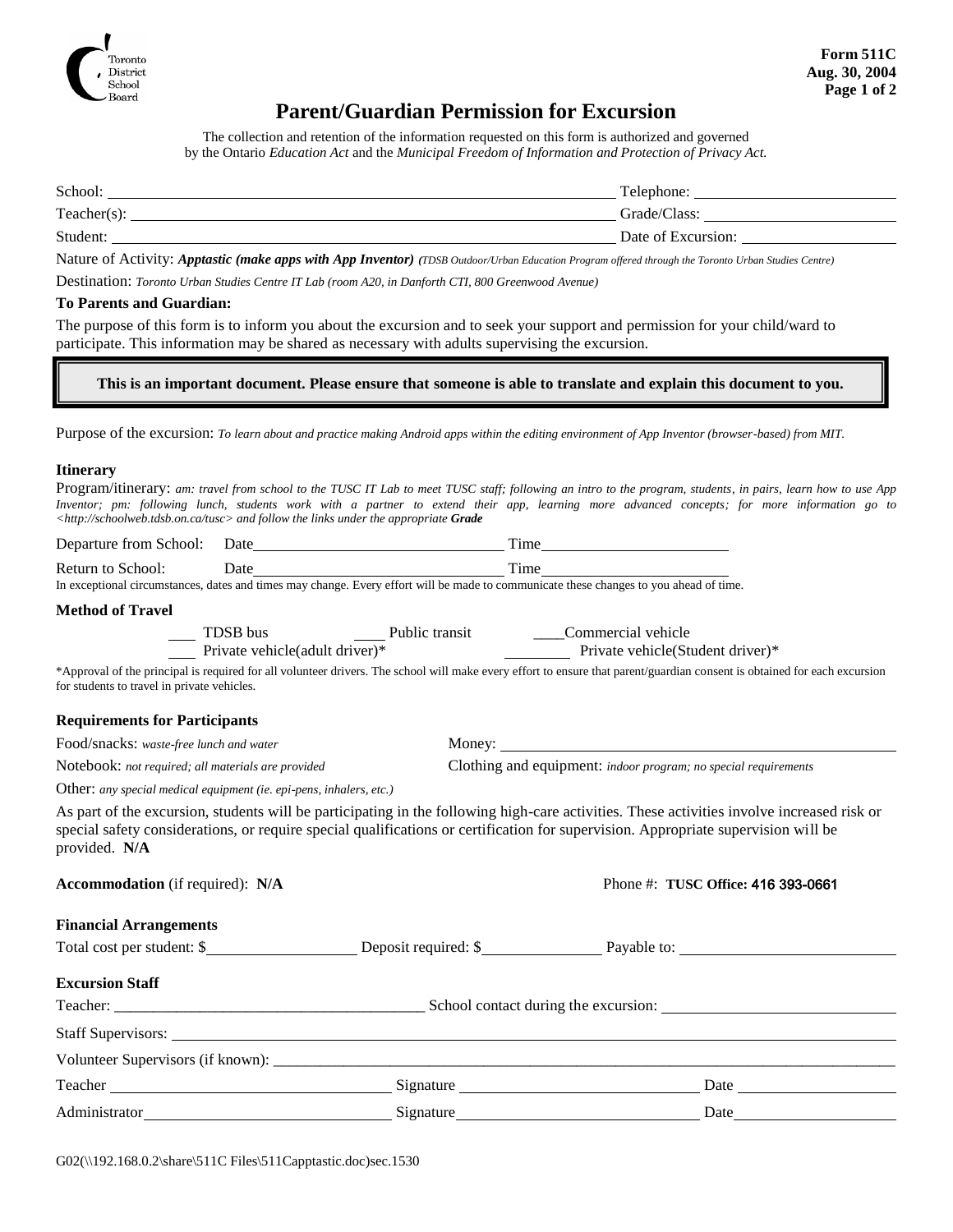

## **Please sign in either the YES or the NO box and return this form to the teacher by:\_\_\_\_\_\_\_\_\_\_\_\_\_\_\_\_\_\_\_\_\_\_\_\_\_\_\_\_\_\_\_**

| in the excursion to:                                                                                                                                                                                                                                                                                                                                                                  |                            |                                        |             |    |                                                                                                              |     |                       |        |  |  |
|---------------------------------------------------------------------------------------------------------------------------------------------------------------------------------------------------------------------------------------------------------------------------------------------------------------------------------------------------------------------------------------|----------------------------|----------------------------------------|-------------|----|--------------------------------------------------------------------------------------------------------------|-----|-----------------------|--------|--|--|
| Apptastic! (through the Toronto Urban Studies Centre, TDSB) on (date) ______________________________                                                                                                                                                                                                                                                                                  |                            |                                        |             |    |                                                                                                              |     |                       |        |  |  |
| Emergency Contact: <u>Emergency Phone Number:</u> Emergency Phone Number:                                                                                                                                                                                                                                                                                                             |                            |                                        |             |    |                                                                                                              |     |                       |        |  |  |
| I/we give permission for my/our child/ward to be transported in a private vehicle (adult driver) ____, private vehicle<br>(student driver)_____ who has been authorized by the principal.                                                                                                                                                                                             |                            |                                        |             |    |                                                                                                              |     |                       |        |  |  |
|                                                                                                                                                                                                                                                                                                                                                                                       |                            |                                        |             |    |                                                                                                              |     |                       |        |  |  |
| Is there any change in medical information or a medical reason why your child should not participate in the activity, or which may<br>lead him/her to require special attention during the activity?                                                                                                                                                                                  |                            |                                        |             |    |                                                                                                              |     |                       |        |  |  |
|                                                                                                                                                                                                                                                                                                                                                                                       |                            |                                        |             |    |                                                                                                              |     |                       |        |  |  |
| Should it become necessary for my/our child/ward to have medical care, I/we hereby give the teacher permission to use her/his best<br>judgment in obtaining the best of such service for my/our child/ward. I/we understand that any cost will be my/our responsibility. I/we<br>also understand that in the event of illness or accident, I/we will be notified as soon as possible. |                            |                                        |             |    |                                                                                                              |     |                       |        |  |  |
| Name of Parent/Guardian experience and the contract of the contract of the contract of the contract of the contract of the contract of the contract of the contract of the contract of the contract of the contract of the con                                                                                                                                                        |                            |                                        |             |    |                                                                                                              |     |                       |        |  |  |
|                                                                                                                                                                                                                                                                                                                                                                                       |                            | (printed name of parent/guardian)      |             |    |                                                                                                              |     |                       |        |  |  |
|                                                                                                                                                                                                                                                                                                                                                                                       |                            |                                        |             |    |                                                                                                              |     |                       |        |  |  |
|                                                                                                                                                                                                                                                                                                                                                                                       |                            | (or student, if 18 years old or older) |             |    | For students 18 years old or older, it is strongly recommended that the parent/guardian also sign this form. |     |                       |        |  |  |
|                                                                                                                                                                                                                                                                                                                                                                                       |                            |                                        |             |    |                                                                                                              |     |                       |        |  |  |
| I wish to volunteer on this trip:                                                                                                                                                                                                                                                                                                                                                     | $Yes$ <sub>_________</sub> |                                        |             |    |                                                                                                              |     |                       |        |  |  |
| Signature of Parent/Guardian and the contract of Parent/Guardian<br>Today's date:                                                                                                                                                                                                                                                                                                     |                            |                                        |             |    |                                                                                                              |     |                       |        |  |  |
|                                                                                                                                                                                                                                                                                                                                                                                       |                            | (or student, if 18 years old or older) |             |    |                                                                                                              |     |                       |        |  |  |
|                                                                                                                                                                                                                                                                                                                                                                                       |                            |                                        |             |    |                                                                                                              |     |                       |        |  |  |
|                                                                                                                                                                                                                                                                                                                                                                                       |                            |                                        |             |    |                                                                                                              |     |                       |        |  |  |
|                                                                                                                                                                                                                                                                                                                                                                                       |                            |                                        |             |    |                                                                                                              |     | , to                  |        |  |  |
| participate in the excursion to Apptastic! (through the Toronto Urban Studies Centre, TDSB)                                                                                                                                                                                                                                                                                           |                            |                                        |             |    |                                                                                                              | on  |                       |        |  |  |
| $(data)$ $\overline{\phantom{a}}$                                                                                                                                                                                                                                                                                                                                                     |                            |                                        |             |    |                                                                                                              |     |                       |        |  |  |
|                                                                                                                                                                                                                                                                                                                                                                                       |                            |                                        |             |    |                                                                                                              |     |                       |        |  |  |
|                                                                                                                                                                                                                                                                                                                                                                                       |                            | (printed name of parent/guardian)      |             |    |                                                                                                              |     |                       |        |  |  |
|                                                                                                                                                                                                                                                                                                                                                                                       |                            |                                        |             |    |                                                                                                              |     |                       |        |  |  |
|                                                                                                                                                                                                                                                                                                                                                                                       | $($ or                     | student,                               | $_{\rm if}$ | 18 | years                                                                                                        | old | $\hbox{or}\hskip 1in$ | older) |  |  |